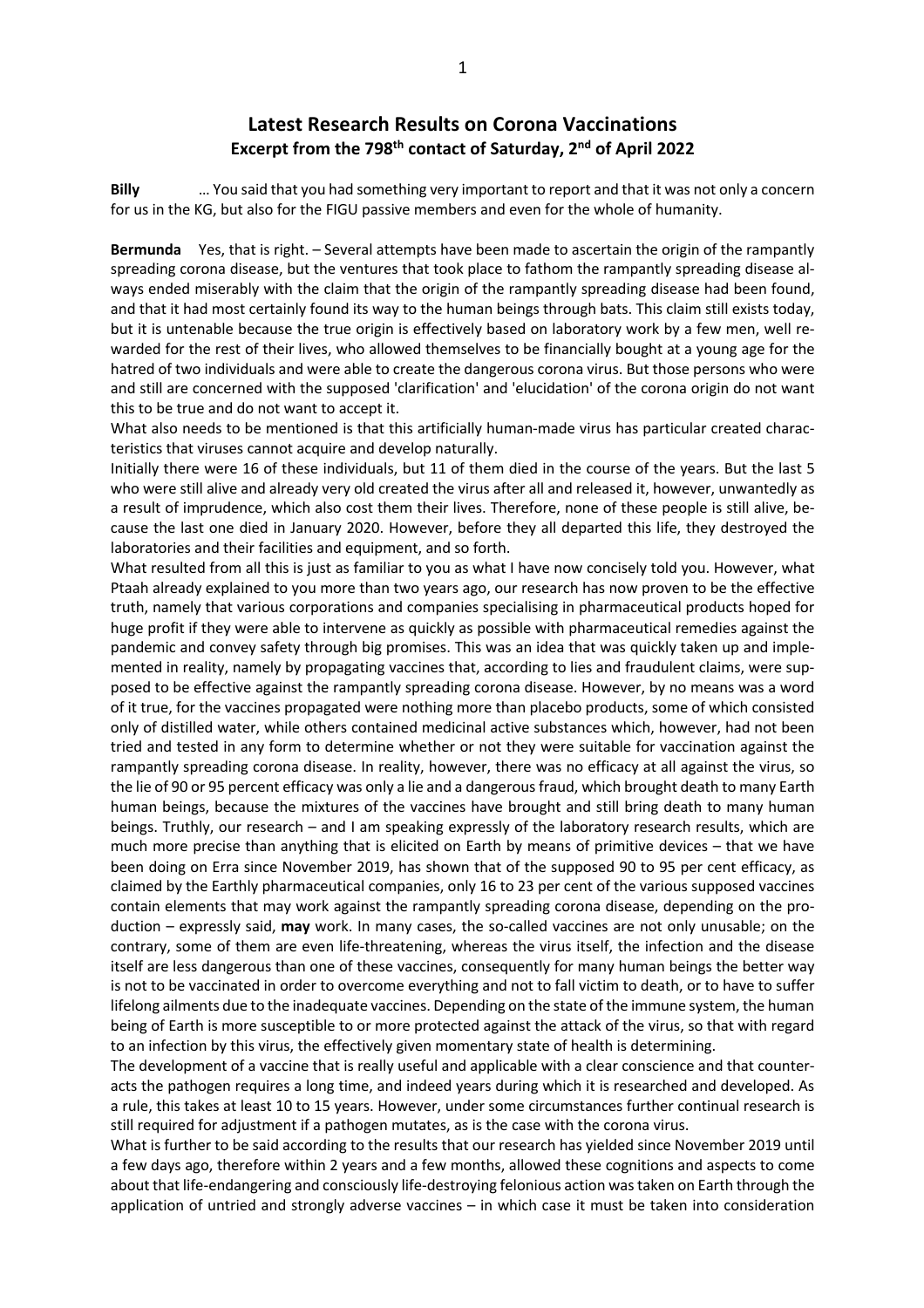that our research modularity with regard to the fathoming of chemistry and medicine, and so forth, is much more advanced, more knowledgeable, as well as more extensively developed than any of those by the Earth human beings. And the whole of the felonious acting of the corporations and companies in this respect, who quite consciously released such vaccination products, which were supposed to prevent an infection by the corona virus, but from the very beginning were completely ineffective and, as the case may be, even life-threatening, claimed many human lives, consequently many of those who were willing to be vaccinated died in all countries of the Earth through the vaccines. Truthly, these were indeed totally ineffective against any possible infection of a rampantly spreading corona disease mutation, however, they were helpful and offered a supposed protection for those who could say that they had a perfectly good immune system, or for those human beings who were able to overcome their anxiety by getting vaccinated – which, however, in many cases ended their lives within a short period of time.

What has been said is only part of the whole, because furthermore, the results of our research revealed that both the ever-mutating corona virus itself, as well as the feloniously used vaccines, can cause longterm health damage from the rampantly spreading disease or from vaccination. Thus, our researchers fathomed results of long-term effects through which continuous ailments appear already shortly after the vaccination – if no deadly consequence occurs – which can be short-lasting or even lifelong. Even in later years, after-effects can get very badly out of control and pervert into illnesses that can lead to cancer, brain damage, respiratory damage and physical disabilities, and so forth, the origins of which 1. cannot be fathomed and 2. also cannot be healed. Men can become incapable of procreation or produce offspring afflicted with damage, while women can lose their ability to conceive, have stillbirths or give birth to sick and suffering descendants. All this is possible, among other things, due to the irresponsible vaccination with untested vaccines that are ineffective to a large extent and partly life-threatening, however, also due to an infection and illness caused by the rampantly spreading corona disease. And so that this can happen and that that which has been said will be carried into the future, the national leaders contribute everything to this, who with their confused and conscienceless orders as a result of their incapability, very quickly and irresponsibly aided and abetted the felonious machinations of the pharmaceutical corporations and pharmaceutical companies, who did everything conceivable felonious in order to secure their profits and to boost them to heights that they would otherwise never have achieved.

All this is what was to be said today in plain terms, what Ptaah ordered, what our precise research revealed a few days ago, which, however, leads even further than that which I have passed on. It should also be explained that I am not an expert in this field of research, therefore I cannot speak in the technical language in the form in which everything had been explained to me. For the most part, I have only mentioned in my words that which is the fact of the whole matter.

Now, in order to say that which is Ptaah's concern, I will name the 7 things of importance he mentioned, which he advisingly deems necessary, and which I will put into the following words:

**First and foremost, wearing an FFP2 respiratory protection mask is the only effective means of protecting oneself against the rampantly spreading corona disease and all its mutations. This is actually the only protection at present and for some time to come against the corona virus, which can appear anywhere and unexpectedly where human beings recklessly walk around without protective masks.**

**2. It is easier to become infected by the rampantly spreading disease and overcome it as an illness and recover, than to rely on doubtful vaccines, many of which are of such a kind that they bear the risk of deadly consequences.**

**3. To protect oneself against the corona virus, that is to say, against the rampantly spreading corona disease, means: Wearing an FFP2 respiratory protection mask alone ensures a certain degree of safety against infection by the corona virus in contact with fellow human beings.**

**4. However, it is very important to consider that even the correct wearing of a respiratory protection mask is of great relevance, consequently the mouth as well as the nose must be covered by it in such a form that no oral or nasal fluid can leak out of the mask. This is only possible to a certain extent if the mask is worn tightly and in such a form that it covers at least half the length of the nose. When inhaling, the air normally passes through the nose and via the windpipe into the respiratory tract and thus into the lungs. Nasal breathing ensures that the inhaled air is normally cleaned, moistened and also warmed**